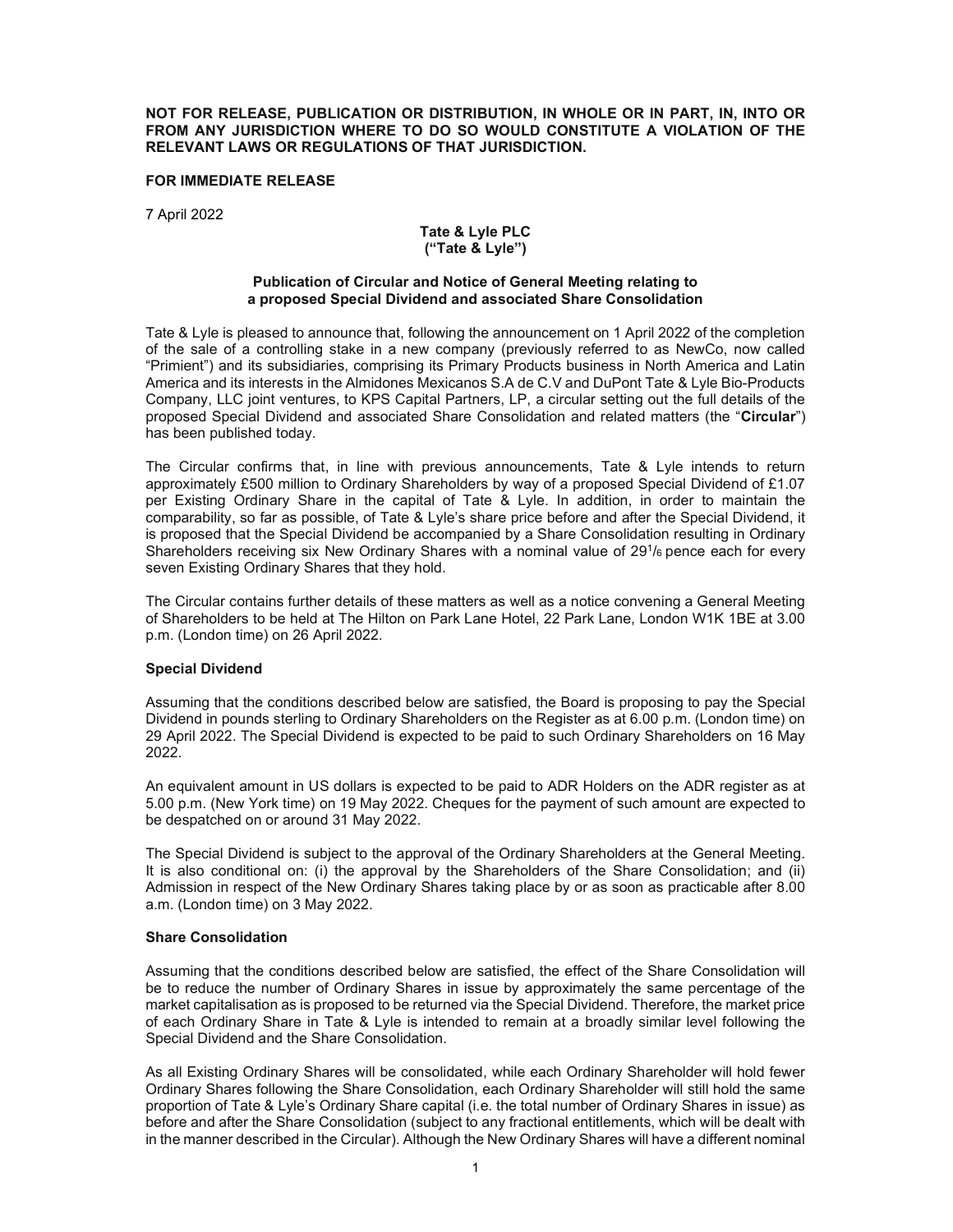value (being 29<sup>1</sup> /6 pence each) to the Existing Ordinary Shares, they will be traded on the London Stock Exchange in the same way as the Existing Ordinary Shares and will carry the same rights under the Articles to the Existing Ordinary Shares. The Share Consolidation will apply to Ordinary Shareholders on the Register as at 6.00 p.m. (London time) on 29 April 2022.

As a result of the Share Consolidation, for each existing ADR held on the ADR register at 5.00 p.m. (New York time) on 19 May 2022, holders will, upon cancellation of their existing ADRs, be issued and receive new ADRs in the ratio of six new ADRs to replace every seven existing ADRs (to be distributed in accordance with the Deposit Agreement after giving effect to the fees and expenses provided for therein).

The Share Consolidation is subject to the approval of Shareholders at the General Meeting. It is also conditional on: (i) the approval of the Ordinary Shareholders of the Special Dividend; and (ii) Admission in respect of the New Ordinary Shares taking place by or as soon as practicable after 8.00 a.m. (London time) on 3 May 2022.

## Additional resolutions

At the General Meeting, approval by Shareholders will also be sought to renew the annual authorities to enable Tate & Lyle to make market purchases of its own shares, as well as to allot New Ordinary Shares and to disapply pre-emption rights, to cover the period between the date of the General Meeting and the 2022 AGM. They are conditional on the approval of the Ordinary Shareholders of the Special Dividend and of all Shareholders of the Share Consolidation, as well as Admission in respect of the New Ordinary Shares taking place by or as soon as practicable after 8.00 a.m. (London time) on 3 May 2022. Further details of these additional Resolutions are set out in the Circular.

# Covid-19

As at the time of this announcement, Covid-19 restrictions concerning large public gatherings have eased. However, the health and safety of our Shareholders, our employees, and the wider communities in which we operate remains our primary concern. We will continue to monitor the situation as we approach the General Meeting. Any changes to the arrangements for the General Meeting due to Covid-19 will be made in line with the UK Government's guidance and/or requirements, and with health and safety as a priority. We will notify Shareholders of any updates to our General Meeting arrangements as early as possible on Tate & Lyle's website.

## Expected timetable

The expected timetable for the General Meeting, the Special Dividend and Share Consolidation is set out below:

| Publication and posting of this document, including the Notice of<br><b>General Meeting</b>                                                                                     | 7 April 2022                                   |
|---------------------------------------------------------------------------------------------------------------------------------------------------------------------------------|------------------------------------------------|
| Latest time and date for receipt of ADR Proxy Cards from ADR Holders                                                                                                            | 10.00 a.m. (New York time)<br>on 21 April 2022 |
| Latest time and date for receipt of Forms of Direction from CSN Holders                                                                                                         | 3.00 p.m. on 21 April 2022                     |
| Latest time and date for receipt of Forms of Proxy and CREST Proxy<br>Instructions from Shareholders                                                                            | 3.00 p.m. on 22 April 2022                     |
| Record time and date for entitlement to vote at the General Meeting                                                                                                             | 6.30 p.m. on 22 April 2022                     |
| <b>General Meeting</b>                                                                                                                                                          | 3.00 p.m. on 26 April 2022                     |
| Latest time for dealings in Existing Ordinary Shares                                                                                                                            | 4.30 p.m. on 29 April 2022                     |
| Record time and date for participation in the Dividend Reinvestment<br>Plan for the Special Dividend and deadline for receipt of Dividend<br><b>Reinvestment Plan elections</b> | 6.00 p.m. on 29 April 2022                     |
| Record time and date for Ordinary Shareholders for entitlement to the<br>Special Dividend and for the Share Consolidation                                                       | 6.00 p.m. on 29 April 2022                     |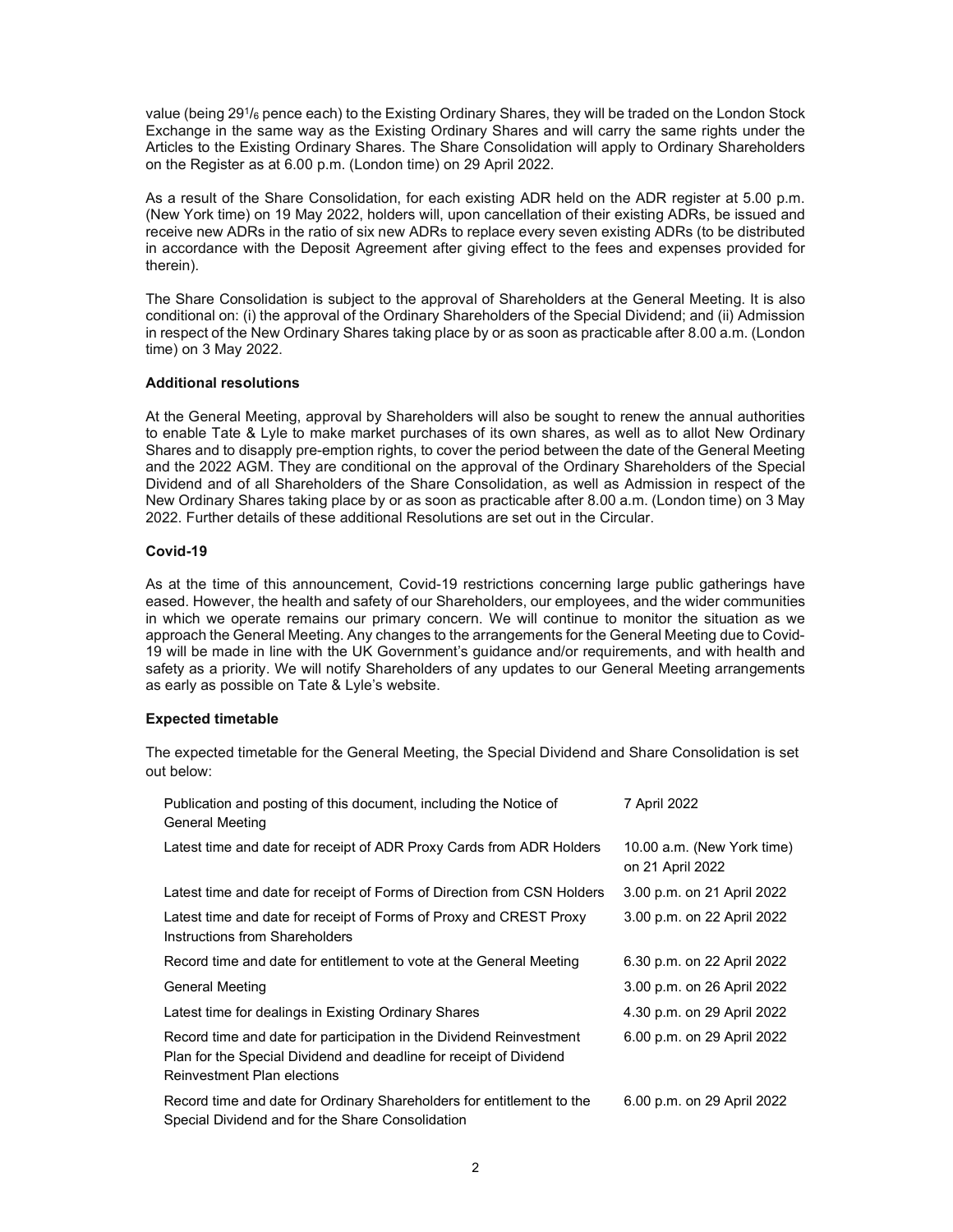| Ordinary Shares (but not ADRs) marked ex-Special Dividend                                                       | 8.00 a.m. on 3 May 2022                     |
|-----------------------------------------------------------------------------------------------------------------|---------------------------------------------|
| Effective time and date for the Share Consolidation                                                             | 8.00 a.m. on 3 May 2022                     |
| Commencement of dealings in New Ordinary Shares on the London<br>Stock Exchange (after the Share Consolidation) | 8.00 a.m. on 3 May 2022                     |
| CREST accounts credited with New Ordinary Shares (after the Share<br>Consolidation)                             | 3 May 2022                                  |
| Payment of the Special Dividend to Ordinary Shareholders (by CREST<br>payment or by cheque)                     | 16 May 2022                                 |
| Commencement of purchases of New Ordinary Shares for Dividend<br>Reinvestment Plan participants                 | 16 May 2022                                 |
| Despatch of share certificates in respect of New Ordinary Shares                                                | No later than 17 May 2022                   |
| Statements sent to CSN Holders in respect of the New Ordinary Shares                                            | No later than 17 May 2022                   |
| ADR Holder record time and date for entitlement to the Special Dividend<br>and for the Share Consolidation      | 5.00 p.m. (New York time)<br>on 19 May 2022 |
| ADR effective time and date for the Share Consolidation                                                         | 9.00 a.m. (New York time)<br>on 20 May 2022 |
| Credit of new ADRs to ADR Holders                                                                               | 9.00 a.m. (New York Time)<br>on 20 May 2022 |
| ADRs marked ex-Special Dividend                                                                                 | 9.00 a.m. (New York time)<br>on 20 May 2022 |
| Commencement of dealings in new ADRs                                                                            | 9.00 a.m. (New York time)<br>on 20 May 2022 |

Despatch of cheques to ADR Holders in respect of the Special Dividend On or around 31 May 2022

References to times in the above timetable are to London time unless stated otherwise. If any of the above times and/or dates change, Tate & Lyle will give notice of the change by issuing an announcement through a Regulatory Information Service.

## Availability of the Circular

Printed copies of the Circular will be posted today to Shareholders and any other person entitled to receive a copy (other than those who have elected for, or who have been deemed to have elected for, notification by electronic communication).

A copy of the Circular and certain other documents in relation to the Share Consolidation and Special Dividend) are available for inspection on Tate & Lyle's website at www.tateandlyle.com.

A copy of the Circular (containing the Notice of General Meeting) has been submitted to the National Storage Mechanism, where it will shortly be available for inspection at https://data.fca.org.uk/#/nsm/nationalstoragemechanism.

Capitalised terms used but not otherwise defined in this announcement have the same meaning given to them in the Circular.

# For more information contact:

For Tate & Lyle PLC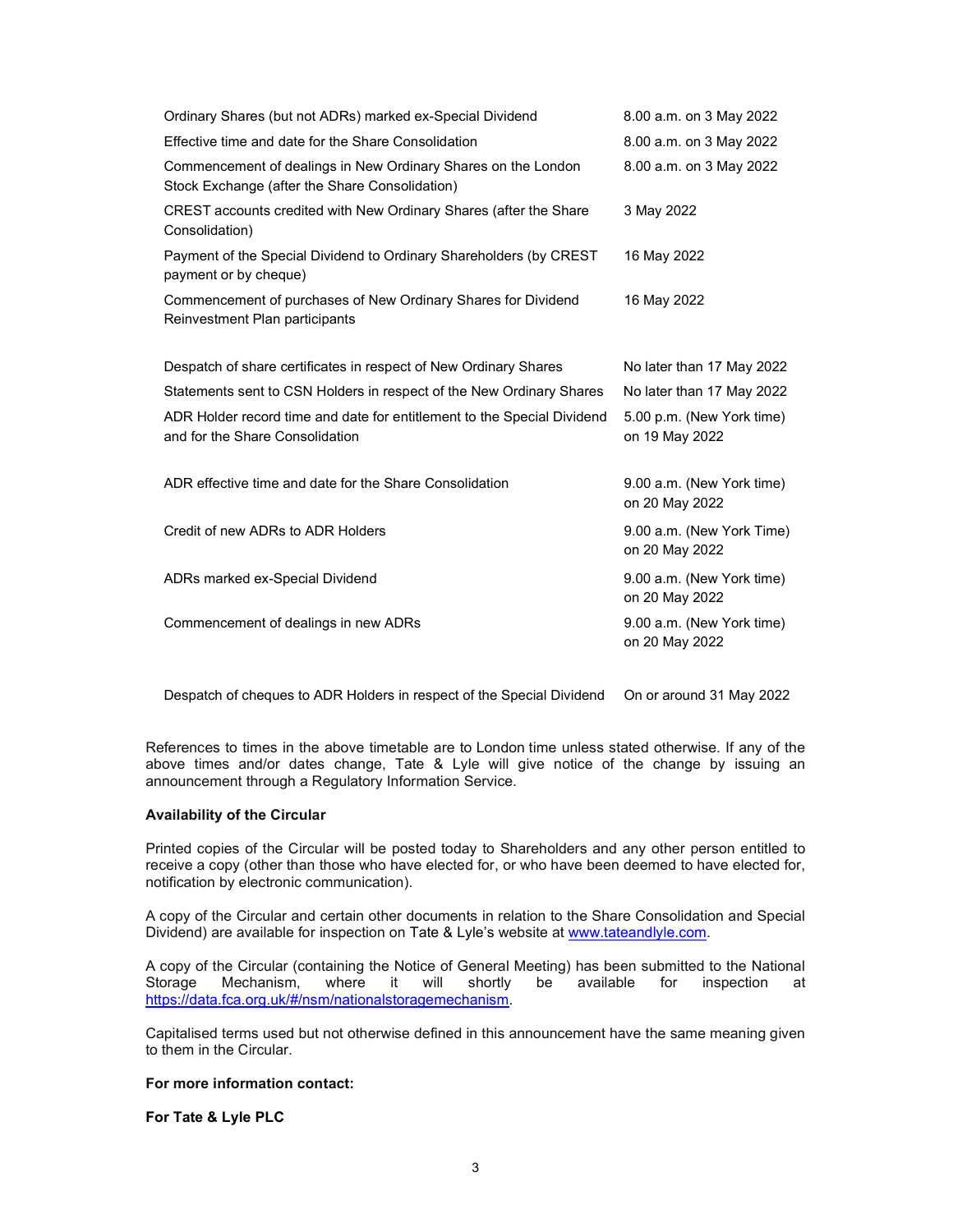#### Investors and analysts

Christopher Marsh, VP Investor Relations Tel: Mobile: +44 (0) 7796 192 688

#### Media

Nick Hasell, FTI Consulting Tel: Mobile: +44 (0) 7825 523 383

## Citigroup Global Markets Limited

(Financial Adviser and Corporate Broker to Tate & Lyle) +44 207 986 4000 Andrew Seaton Jan Skarbek David Fudge Christopher Wren

Linklaters LLP is acting as lead legal adviser to Tate & Lyle.

## Information on Tate & Lyle

Tate & Lyle is a leading global provider of food and beverage ingredients and solutions. Supported by our 160-year history of ingredient innovation, we partner with customers to provide consumers with healthier and tastier choices when they eat and drink. We are proud that millions of people around the world consume products containing our ingredients every day.

Through our expertise in sweetening, mouthfeel and fibre fortification, we develop solutions which reduce sugar, calories and fat, add fibre, and provide texture and stability in categories including beverages, dairy, bakery, soups, sauces and dressings.

We have more than 3,000 employees working in around 60 locations across 30 countries. Tate & Lyle's purpose is Transforming Lives Through the Science of Food and through our purpose we believe we can successfully grow our business and have a positive impact on society. We live our purpose in three ways, by supporting healthy living, building thriving communities and caring for our planet.

Tate & Lyle is listed on the London Stock Exchange under the symbol TATE.L. American Depositary Receipts trade under TATYY. In the year ended 31 March 2021, Tate & Lyle's revenue from continuing operations totaled £1.2 billion. For more information, please visit http://www.tateandlyle.com or follow Tate & Lyle on Twitter or LinkedIn.

## Important notices

Citigroup Global Markets Limited ("Citigroup"), which is authorised in the UK by the Prudential Regulation Authority and regulated in the UK by the FCA and the Prudential Regulation Authority, is acting as financial adviser and corporate broker for Tate & Lyle and for no one else in connection with the Special Dividend and Share Consolidation and other matters described in this announcement, and will not be responsible to anyone other than Tate & Lyle for providing the protections afforded to clients of Citigroup nor for providing advice in connection with the Special Dividend or Share Consolidation or any other matters referred to in this announcement. Neither Citigroup nor any of its affiliates, directors or employees owes or accepts any duty, liability or responsibility whatsoever (whether direct or indirect, consequential, whether in contract, in tort, in delict, under statute or otherwise) to any person who is not a client of Citigroup in connection with this announcement, any statement contained herein, the Special Dividend or the Share Consolidation or otherwise.

This announcement is not intended to, and does not constitute or form part of, and should not be construed as, any offer, invitation, solicitation or recommendation of an offer to purchase, sell, subscribe for or otherwise dispose of or acquire any securities or the solicitation of any vote or approval in any jurisdiction and neither the issue of the information nor anything contained herein shall form the basis of or be relied upon in connection with, or act as an inducement to enter into, any investment activity. No shares are being offered to the public by means of this announcement. This announcement does not constitute either advice or a recommendation regarding any securities, or purport to contain all of the information that may be required to evaluate any investment in Tate & Lyle or any of its securities and should not be relied upon to form the basis of, or be relied on in connection with, any contract or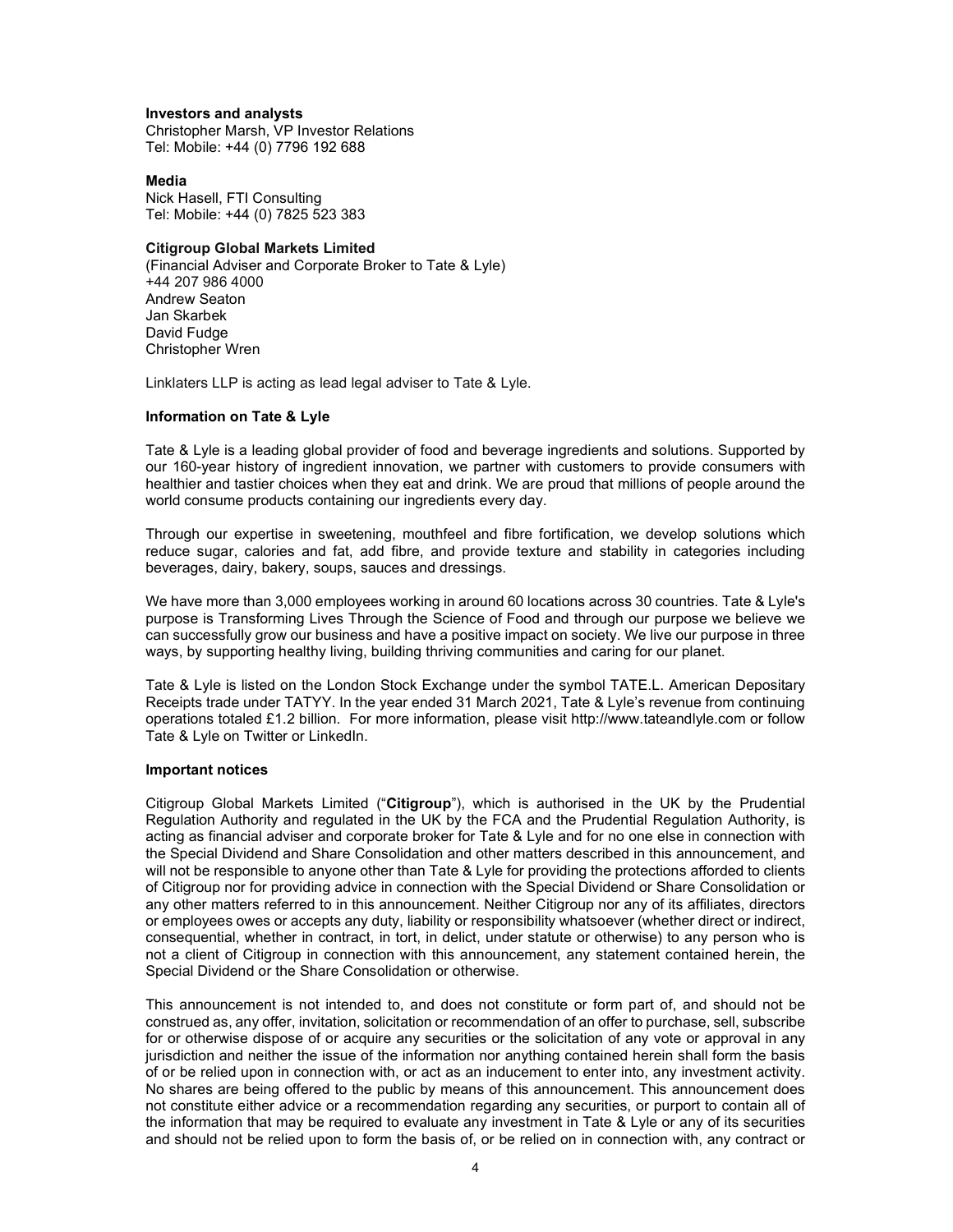commitment or investment decision whatsoever. Past performance is not an indication of future results and past performance should not be taken as a representation that trends or activities underlying past performance will continue in the future.

Shareholders are advised to carefully read the Circular. Any response to the Share Consolidation and Special Dividend should be made only on the basis of the information in the Circular. If you are in any doubt as to what action you should take in relation to this announcement or the Circular, you are recommended to seek your own personal financial advice immediately from your stockbroker, bank manager, solicitor, accountant or other independent financial adviser authorised under the Financial Services and Markets Act 2000, or from another appropriately authorised independent financial adviser.

The distribution of this announcement in jurisdictions in or from certain jurisdictions may be restricted or prohibited by the laws of any jurisdiction other than the United Kingdom. Recipients are required to inform themselves of, and comply with, all restrictions or prohibitions in such other jurisdictions. Any failure to comply with applicable requirements may constitute a violation of the laws and/or regulations of other such jurisdiction.

This announcement has been prepared for the purposes of complying with the applicable law and regulation of the United Kingdom (including the Listing Rules and the Disclosure Guidance and Transparency Rules) and the information disclosed may not be the same as that which would have been disclosed if this announcement had been prepared in accordance with the laws and regulations of any jurisdiction outside of the United Kingdom.

This announcement is being distributed to all shareholders in Tate & Lyle and holders of Tate & Lyle's ADRs. A copy of this announcement can be found on our website at www.tateandlyle.com.

## Forward looking statements

This announcement may include certain forward-looking statements, beliefs or opinions, including statements with respect to the Tate & Lyle Group's business, financial condition and results of operations. These forward-looking statements can be identified by the use of forward-looking terminology, including the terms "believes", "estimates", "plans", "anticipates", "targets", "aims", "continues", "expects", "intends", "hopes", "may", "will", "would", "could" or "should" or, in each case, their negative or other various or comparable terminology or by discussions of strategy, plans, objectives, goals, future events or intentions. These statements are made by the Directors in good faith based on the information available to them at the date of this document and reflect the Directors' beliefs and expectations. By their nature these statements involve risk and uncertainty because they relate to events and depend on circumstances that may or may not occur in the future. A number of factors could cause actual results and developments to differ materially from those expressed or implied by the forward-looking statements, including, without limitation, developments in the global economy, changes in regulation and government policies, spending and procurement methodologies, currency fluctuations, or a failure in the Tate & Lyle Group's health, safety or environmental policies.

No representation or warranty is made that any of these statements or forecasts will come to pass or that any forecast results will be achieved. Forward-looking statements may, and often do, differ materially from actual results. Any forward-looking statements in this announcement speak only as of their respective dates, reflect the Directors' current view with respect to future events and are subject to risks relating to future events and other risks, uncertainties and assumptions relating to the Tate & Lyle Group's operations and growth strategy. You should specifically consider the factors identified in this announcement which could cause actual results to differ before making any decision in relation to the Special Dividend or Share Consolidation. Subject to the requirements of the FCA, the London Stock Exchange, the Listing Rules, the Disclosure Guidance and Transparency Rules and the Market Abuse Regulation (and/or any regulatory requirements) or applicable law, Tate & Lyle explicitly disclaims any obligation or undertaking publicly to release the result of any revisions to any forward-looking statements in this document that may occur due to any change in the Tate & Lyle's expectations or to reflect events or circumstances after the date of this document.

No statement in this document is or is intended to be a profit forecast or to imply that the earnings of Tate & Lyle for the current or future financial years will necessarily match or exceed the historical or published earnings of Tate & Lyle.